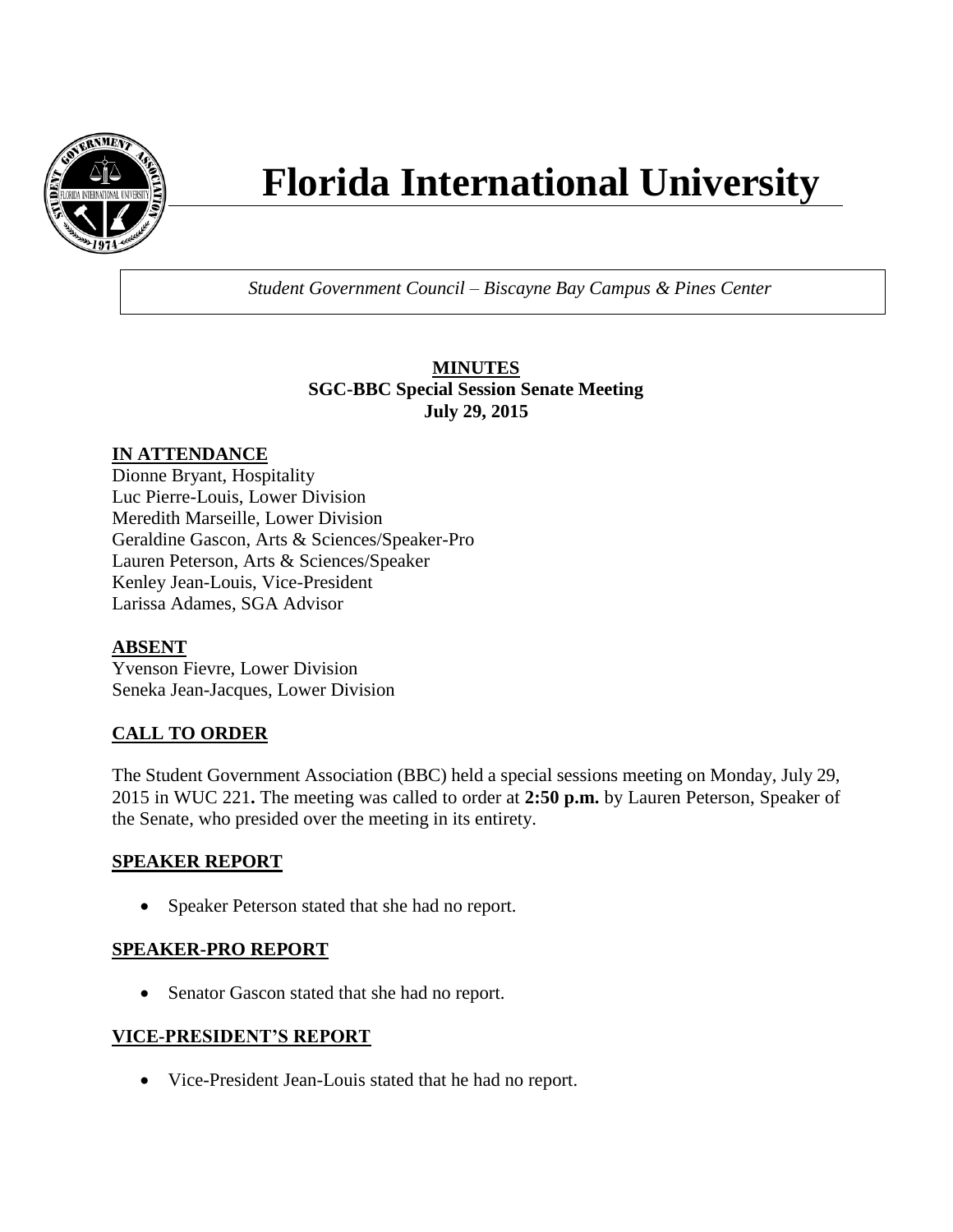#### **ADVISOR REORT**

• Ms. Adames stated that she had no report.

#### **NEW BUSINESS**

#### **A. Graduate Funding Request – John Gatto**

- a. Speaker Peterson said Gatto's request was submitted in advance of the deadline, but SGA did not have a finance committee until recently, so it has not been able to be approved.
- b. Gatto's request for \$337 is to cover airfare and registration for the ESA conference in Maryland. He will present his research about methods to improve the Everglades' conditions.
- c. Ms. Adames said that the starting budget for graduate funds is \$12,444.

Senator Marseille moved to open discussion. Senator Pierre-Louis seconded the motion and it passed unanimously.

Senator Marseille said that she is the new finance committee chair but she hasn't had a chance to read through all of the request yet. Speaker Peterson said that the applicant has all of the necessary information and proof of everything in the request.

Senator Pierre-Louis asked, how does the applicant's research benefit FIU? Speaker Peterson said that the applicant works for a lab at FIU and everything he publishes is on behalf of the university.

Senator Marseille moved to approve the request for \$337. Senator Pierre-Louis seconded the motion.

#### **Roll call vote:**

Dionne Bryant, yay Luc Pierre-Louis, yay Meredith Marseille, yay Geraldine Gascon, Arts yay Lauren Peterson, yay

The motion passed unanimously.

#### **ANNOUNCEMENTS**

- **1.** Ms. Adames said there will be a shuttle leaving at noon for convocation. She will send the schedule out soon.
- **2.** Senator Marseille said she became a member of the "It's On Us" campaign, which emphasizes awareness of sexual assault. She asked members to help her come up with ideas for this year's campaign.